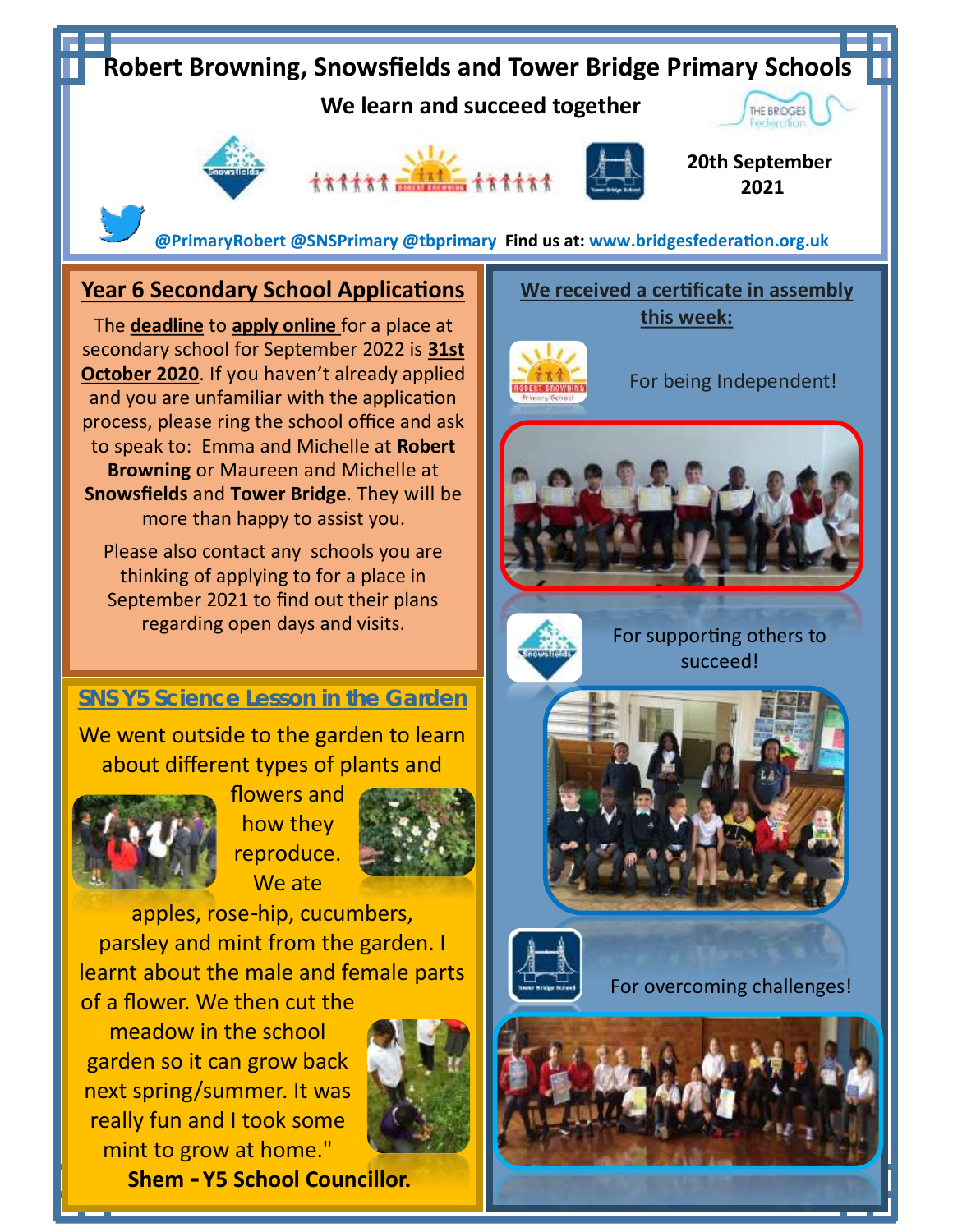| <b>Attendance and Punctuality</b><br>Overall whole school attendance for week beginning 06/09/21: 95.28%<br><b>1st Place Attendance: Blue Class</b><br><b>1st Place Punctuality: Blue Class</b><br><b>Primary School</b> |                         |                         |                         |
|--------------------------------------------------------------------------------------------------------------------------------------------------------------------------------------------------------------------------|-------------------------|-------------------------|-------------------------|
| Classes                                                                                                                                                                                                                  | Absences                | Lates                   | <b>Total Attendance</b> |
| Year 1-Red Class                                                                                                                                                                                                         | 8                       | $\overline{2}$          | 95.83%                  |
| Year 2-Orange Class                                                                                                                                                                                                      | 28                      | 6                       | 91.08%                  |
| Year 3-Yellow Class                                                                                                                                                                                                      | $\overline{\mathbf{8}}$ | $6\overline{}$          | 97.22%                  |
| Year 4 - Green Class                                                                                                                                                                                                     | 26                      | 3                       | 90.48%                  |
| Year 5-Blue Class                                                                                                                                                                                                        | 5                       | 1.                      | 98.32%                  |
| Year 6-Purple Class                                                                                                                                                                                                      | 7                       | 2                       | 97.80%                  |
| <b>Attendance and Punctuality</b><br>Overall whole school attendance for week beginning 06/09/21: 96.25%<br><b>1st Place Attendance: Blue Class</b><br>1st Place Punctuality: Purple Class and Orange Class              |                         |                         |                         |
| Classes                                                                                                                                                                                                                  | Absences                | Lates                   | Points                  |
| <b>Year 1-Red Class</b>                                                                                                                                                                                                  | 7                       | 8                       | 25                      |
| <b>Year 2-Orange Class</b>                                                                                                                                                                                               | 3                       | $\overline{2}$          | 125                     |
| <b>Year 3-Yellow Class</b>                                                                                                                                                                                               | 22                      | 8                       | $\overline{\mathbf{0}}$ |
| <b>Year 4 - Green Class</b>                                                                                                                                                                                              | 16                      | 5                       | 25                      |
| <b>Year 5-Blue Class</b>                                                                                                                                                                                                 | 1                       | 3                       | 125                     |
| <b>Year 6-Purple Class</b>                                                                                                                                                                                               | 8                       | 2                       | 75                      |
| <u>A ttendance and Punctuality</u><br>Overall whole school attendance for week beginning 06/09/21: 92.18%<br>1st Place Attendance: Blue Class<br><b>1st Place Punctuality: Purple Class</b>                              |                         |                         |                         |
| Classes                                                                                                                                                                                                                  | Absences                | Lates                   | Points                  |
| <b>Year 1-Red Class</b>                                                                                                                                                                                                  | 12                      | 3                       | $\bf{0}$                |
| <b>Year 2-Orange Class</b>                                                                                                                                                                                               | 15                      | $\overline{2}$          | 25                      |
| <b>Year 3-Yellow Class</b>                                                                                                                                                                                               | $\overline{\mathbf{8}}$ | $\overline{\mathbf{1}}$ | <b>100</b>              |
| <b>Year 4 - Green Class</b>                                                                                                                                                                                              | 9                       | $\bf{0}$                | 100                     |
| <b>Year 5-Blue Class</b>                                                                                                                                                                                                 | 3                       | 3                       | 75                      |
| Year 6-Purple Class                                                                                                                                                                                                      | 11                      | $\bf{0}$                | 75                      |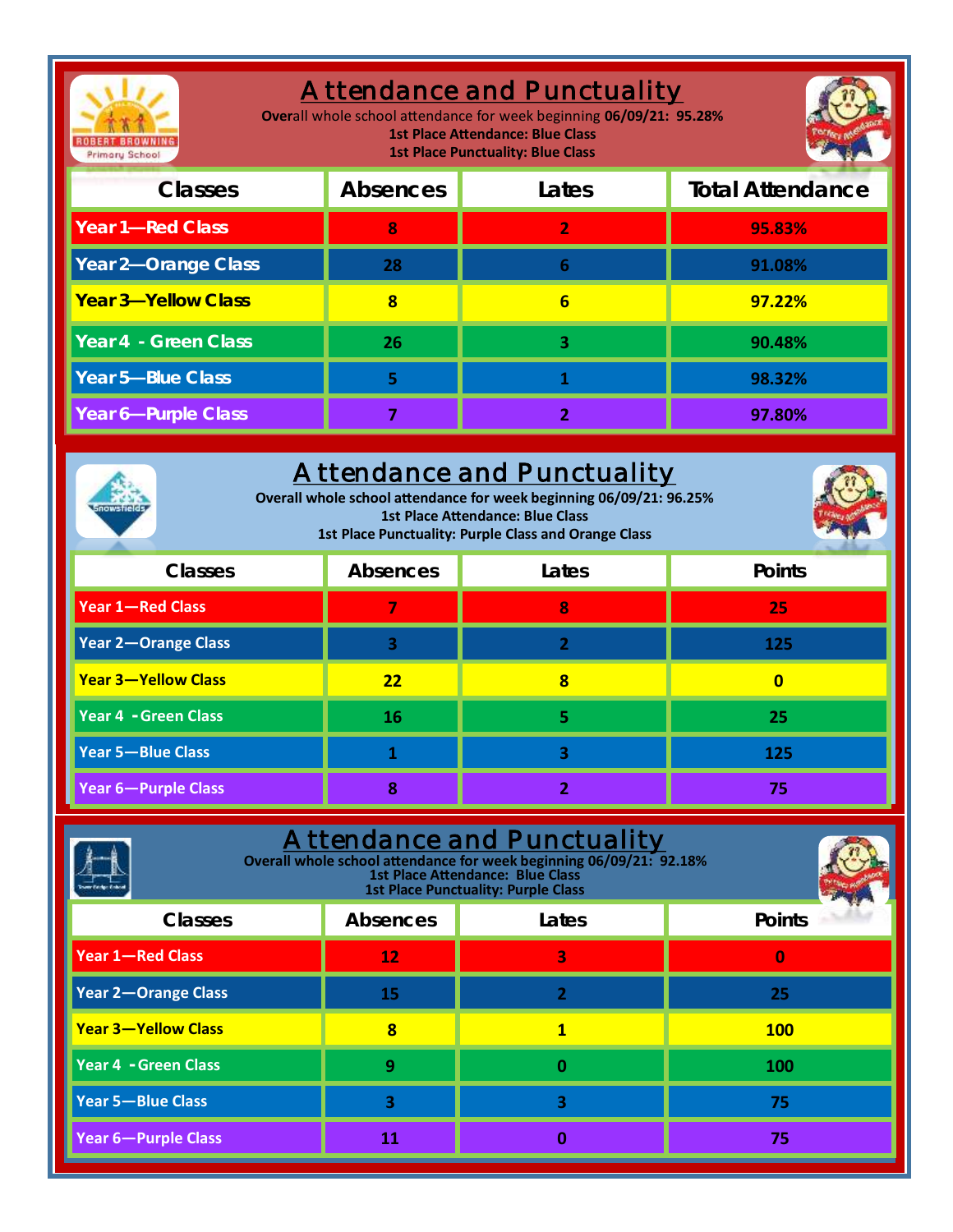### **Pre loved uniform For Sale/Swap Shop**

On Monday 20<sup>th</sup> September, we will be holding a pre loved uniform sale / swap shop in all three schools. If you have uniform that your child has grown out of and it is still in good condition, you can bring it to school and exchange it for a bigger size. If you do not have uniform to swap you can purchase pre loved uniform by making a donation for anything you wish to buy. At Snowsfields, we also have some new uniform that have been donated to the school that will be on sale.

### **Compass School Open Events**

Jpen Events

- **Open Evenings** 4pm - 5:30pm 6pm - 7:30pm • Thur 9<sup>th</sup> September . Thur 14<sup>th</sup> October Open Mornings | 9am - 10:30am
- . Wed 15<sup>th</sup> September . Mon 4<sup>th</sup> October
- . Mon 20<sup>th</sup> September . Mon 11<sup>th</sup> October
- Thur 30<sup>th</sup> September
- HE LONDON NAUTICAL SCHOOL

#### **OPEN EVENING/DAYS**

187\* SEPTEMBER 2021 (5:00 PM - 7:00 PM) THURGEAY 23" SEPTEMBER 2021 (9:15AM - 10:45 AM) THURGDAY 77 OCTOBER 2021 (B:15AM-10:45 AM) 14TH OCTOBER 2021 (B:15AM - 10:45 AM)

OR CONTACT US TO ARRANGE A SERABATE VIO ADMISSIONS@LNS.ORG.UK

AND SEE OUR WEBSITE HERE:

HTTP://WWW.LN6.ORG.UK/

At the London Nuutical School we provide an eacting and challenging inaming experience the activities. Our curriculum is designed to support each individual on their learning prumey and is devised to take into ac-<br>the rich history and divently of the school. We develop all our students to be successful, have int Reste learnes, capable of achieving their potential and succeeding in their educational goals. Lear and nutside of the classroom, and includes trips to museums, the theatre, sporting events and outdoor resident<br>access to professional sports coaches via mar football academy pathway. The UNS Curriculum is designed to the and entitle their to

> 61 Numbert Street, Waterlin, London, SET WAR 820 7028 (807 EMIX), advisered December 2011 2012 / 2013

## **Action for Happiness**

**Let go of self-criticism and speak to yourself kindly!**

#### **Tom's London Marathon Fund Raising**

I'm raising money for the Evelina Children's Hospital to help fund some of their vital emergency services. This includes their Children's A&E and intensive care, as well as community



services. Your support will also help to fund their Children and Young Adolescent Mental Health Services (CAMHS) and Speech and Language Therapy support for families and children.

Please click on the link below to donate: [uk.virginmoneygiving.com/](http://uk.virginmoneygiving.com/ThomasEdge1) [ThomasEdge1](http://uk.virginmoneygiving.com/ThomasEdge1)

**Open Sessions 2021** at St Saviour's & St Olave's School Thursday 23rd September 6.00pm Friday 24th September\* **Wednesday 29th September** Thursday 30th September Tuesday 5th October\* d Saviour's **Maturantil Bary's** 

**Water Advertising Challenge** Your chance to see an advert, created by you and shown in London! The winning idea will be used in outdoor and print advertising board in London, so your idea should be something visual. Please click the link below to find out more information about this challenge. [https://londonchildobesity.medium.com/](https://londonchildobesity.medium.com/water-advertising-challenge-9dbee7477ed3)  [water-advertising-challenge-9dbee7477ed3](https://londonchildobesity.medium.com/water-advertising-challenge-9dbee7477ed3)